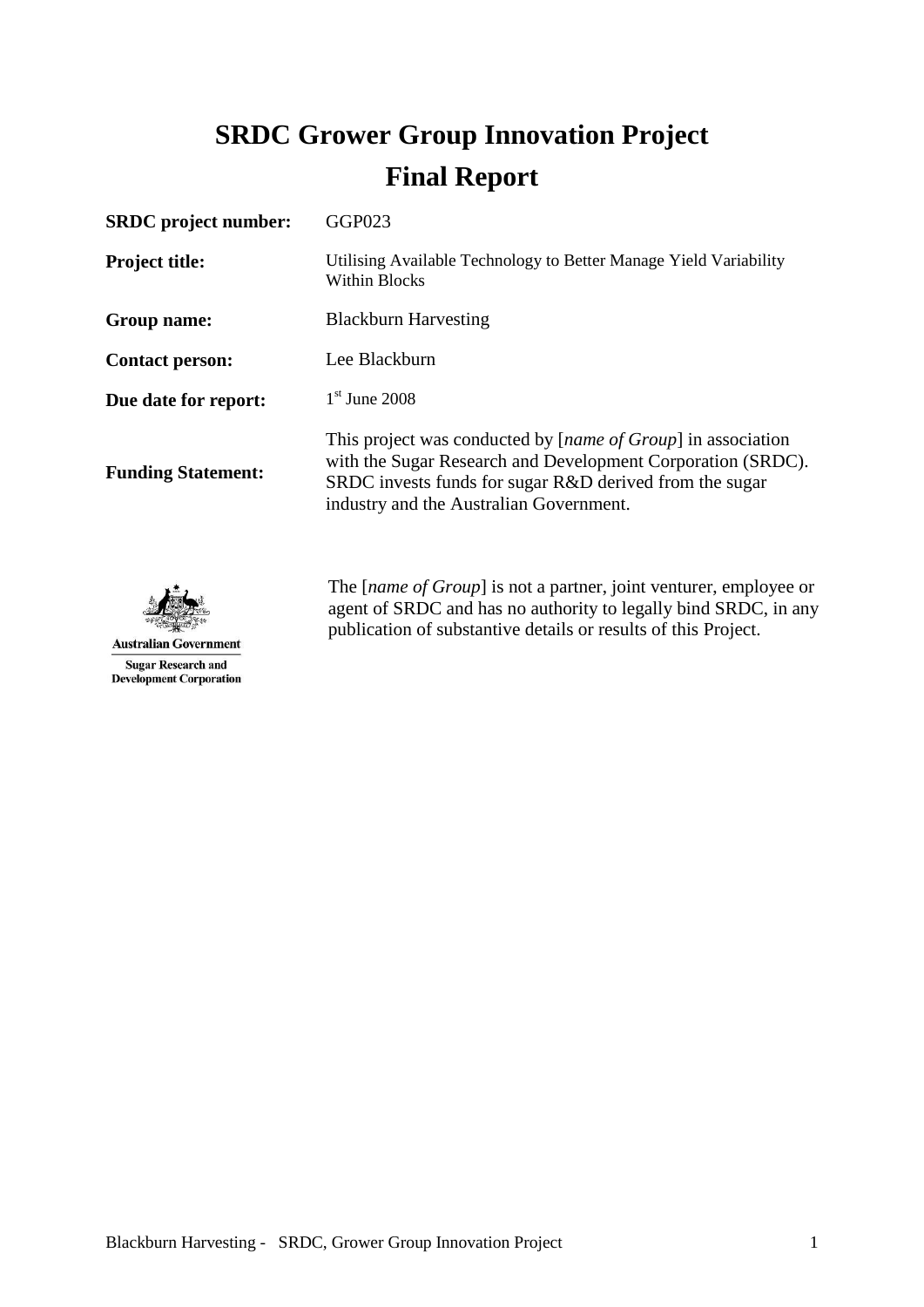# **Body of Report**

#### **Executive Summary:**

(An overview of the aim, conduct, key results and learnings from the project. Maximum 500 words)

The specific aim of this project was to gain information on the different layers of information collected at a block level to allow site specific crop management. The Blackburn Brothers have also investigated the farm economic within the fallow period by introducing fallow options like peanuts.

Blackburn Brothers have collected a number of different layers of information such as: Satellite imagery, EM Mapping "soil", Yield Mapping, soil analysis and leaf analysis, from the information collected, management of the nutrient applied, the gross margins achieved, all have allowed for better decision making that have improved the bottom line.

A replicated strip trial site was established and determined that there was no significant difference between the peanut fallow and bare fallow in the plant cane crop while the economics determined that the peanut fallow achieved \$1147.22 per hectare more than the bare fallow. Within these two treatments two nitrogen rates were utilised 45kg / ha and 150 kg / ha with no significant difference achieved.

The results achieved by utilising available technology to better manage yield variability within blocks has been adopted over the total farming area (470 ha) by the confidence achieved by conducting this project. The group has also now undertaken that complete record keeping will be utilised and this will lead to better management decisions to be made at a block level.

#### **Background:**

(Why did you need to do this project?)

SYDJV findings i.e. FS principles, has achieved significant success in Central Region with leading growers implementing these principles. Rather than relax with this success, it is imperative to intensify momentum by anticipating and investigating higher level achievements.

Yield variability is known to occur between and within blocks caused by a number of variables. Variables include soil type variation; water holding capacity; and disease, pest and weed prevalence. Accepting these variables co-exist, it is necessary to develop a process which identifies the variable/s causing the yield variation, and facilitate a strategy to specifically address the identified variable/s in isolation.

Given success achieved by implementation of FS principles, it is timely to advance this progress and work towards diagnosing, and treating in isolation, the *additional* variable/s responsible for yield variation occurring between and within blocks.

Growing conditions are complex and variable due mainly to the perennial nature of sugarcane; highly weathered soils; and coastal soil types which vary both between and within blocks. Developing a detailed management strategy, including incorporation of Variable Rate Application Technology (VRAT) is complex, requiring a thorough understanding of the underlying variables.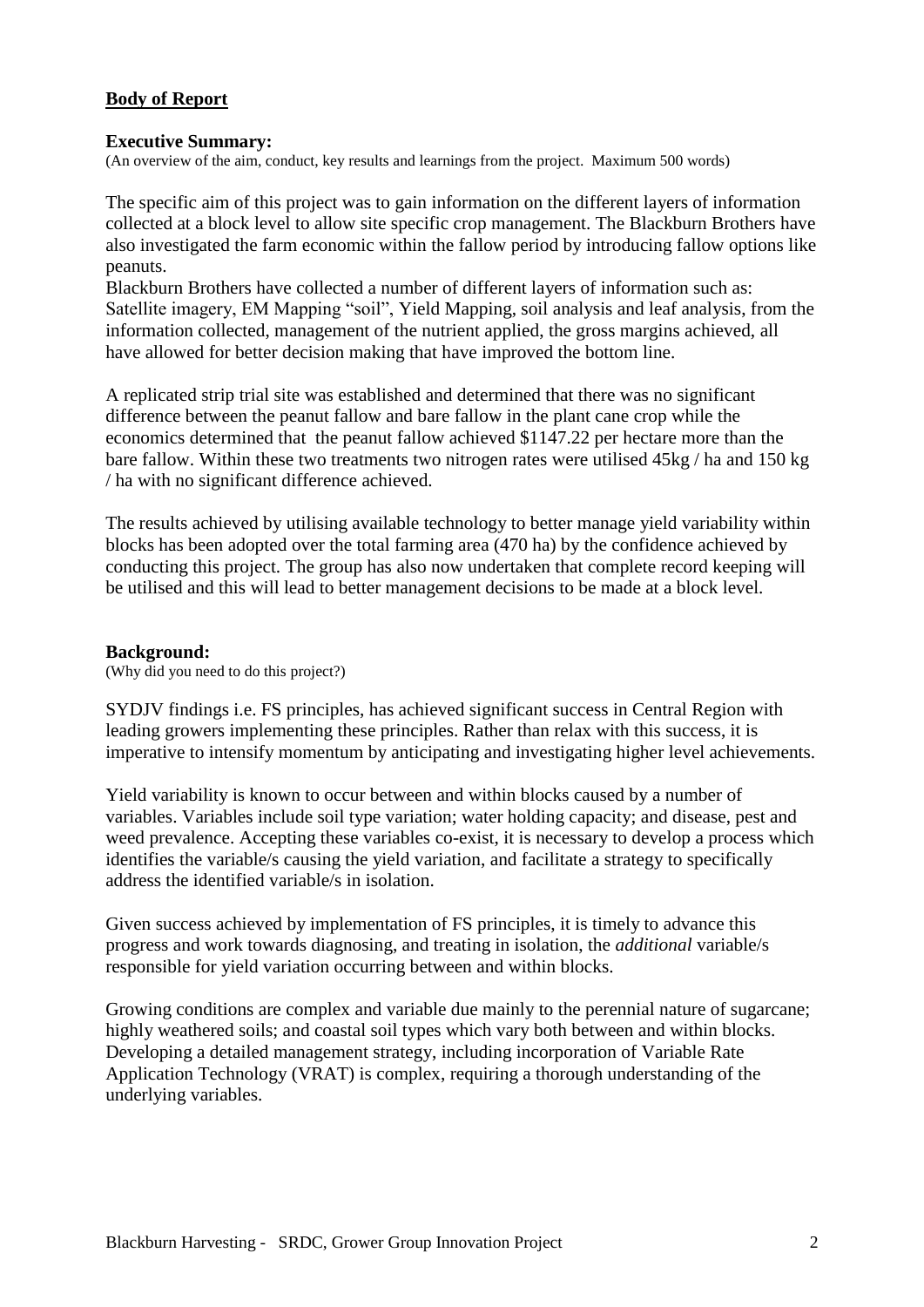# **Aims:**

(Include the Aim and the expected benefits that were listed in Section 2 of your original Application)

- To address the issue of yield variation (caused by many variables) as evidenced by Mackay Sugar Co-operative satellite imagery
- Variables, including soil type variation identified as major contributing factor to yield variation, management of which is beyond the scope of FS principles
- **Project will build upon FS platform and undertake activities enabling the identification and** referencing of soil type variation zones and their bio-physical attributes

Group members' skills developed via direct involvement in project activities at all levels and with all project partners, particularly in the use of tools and techniques used and interpretation of results

# **Methodology:**

(How was the project conducted?)

Project Activities:

Project will undertake activities described below to build upon FS platform, and strategically add the next layer of R&D to achieve Zone Specific Management *Between* Blocks initially, aiming towards Zone Specific Management *Within* Blocks.



**1:** Exercise to map soil type variations between blocks and within blocks

**2:** Ground-truthing mapping results by conducting geo-referenced soil tests, also revealing the nutritional attributes of the designated soil type zones identified by the EM Soil Mapping activity

**3:** Classification of designated soil type zones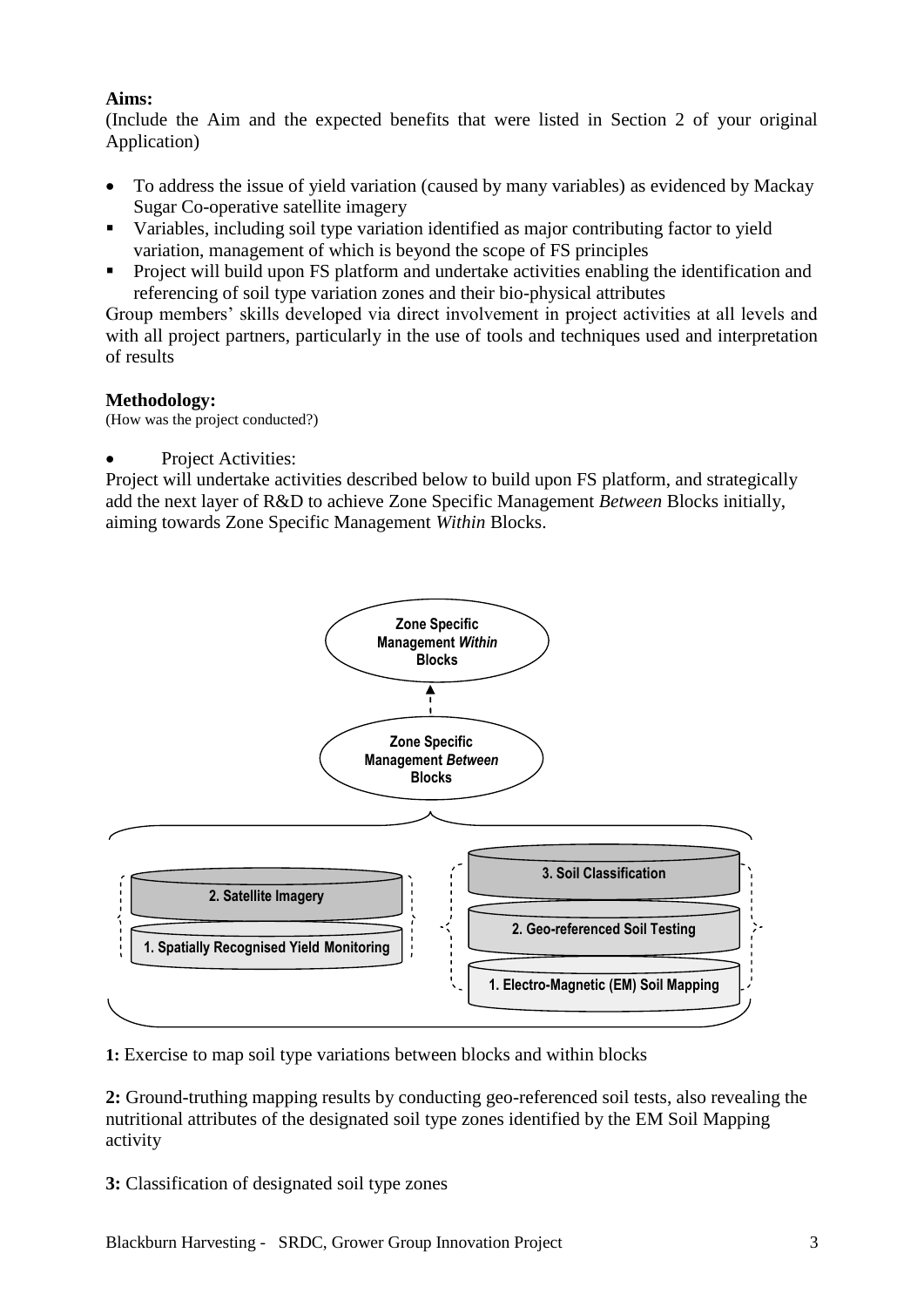## **Results and Outputs:**

(What results were produced by the Project? The results should include data collected, articles or reports written, events held and anything else you see as relevant to the industry. Relevant files including photographs should be provided on a CD. )

The introduction of legume peanut cropping into a traditional bare fallow program has provided an opportunity to compare the two fallow management systems from an, economic and agronomic perspective

## **Trial objectives**

The trials involved the establishment of plant cane into a traditional bare fallow and into a peanut cropped fallow programme. The trials were established to determine: Yield response to added nitrogen (urea) in both systems Financial returns from both fallow management systems

#### **Materials and Methods**

The trial was established on Blackburn's farm number 3120A, block 9-2 on the Eton/Marian Road via Mackay (S 21.22797 and E 148.96418) on a soil type classified as a brown chromosol. The randomised plot trials were established on block 9-2, half of which had been left as bare fallow and the balance planted to peanuts on a well prepared seedbed following a ripping, two rotary - hoeing and a final bed forming operation. Two rows of peanuts were planted into 1.8 metre pre-formed beds. After the threshing of the peanut crop the wheel tracks were ripped and the beds zonally hoed prior to the planting of cane (Q208) on the 27 August 2006.

The bare fallow section of the block was initially disced twice, ripped and followed by two strategic glyphosate applications. Prior to the planting of cane, the bare fallowed area had a final hoeing followed by the bed-forming operation (under GPS guidance)

The trials consisted of applying two nitrogen rates (45 and 150 kg/ha respectively) to the plant cane in both the peanut cropped and bare fallow sections of the paddock with three replications per treatment in randomised plot layouts. Each randomised plot comprised of 6 x 1.8 metre beds with two buffer rows between the peanut and bare fallow sections of the trials. Soon after plant cane establishment, permanent ten linear metre measurement areas (18m²) were marked out in the third cane row of each plot with a 5 metre buffer strip established between the headland and the start of the measurement plots

A modified HBM billet planter (460mm shute) was used to plant the sugarcane variety Q208 at 1.8m row spacing on the 27 August 2006. Di-ammonium Phosphate was applied at planting at 250 kg/ha (45 kg/ha N and 50 kg/ha P). All the plots in both trials were side dressed with Muriate of Potash at 250 kg/ha (100 kg/ha K) at 79 days after planting (DAP). At 79 DAP, Urea at 228 kg/ha (105 kg/ha N) was applied to alternate plots in each trial with three replications per trial (Figure1)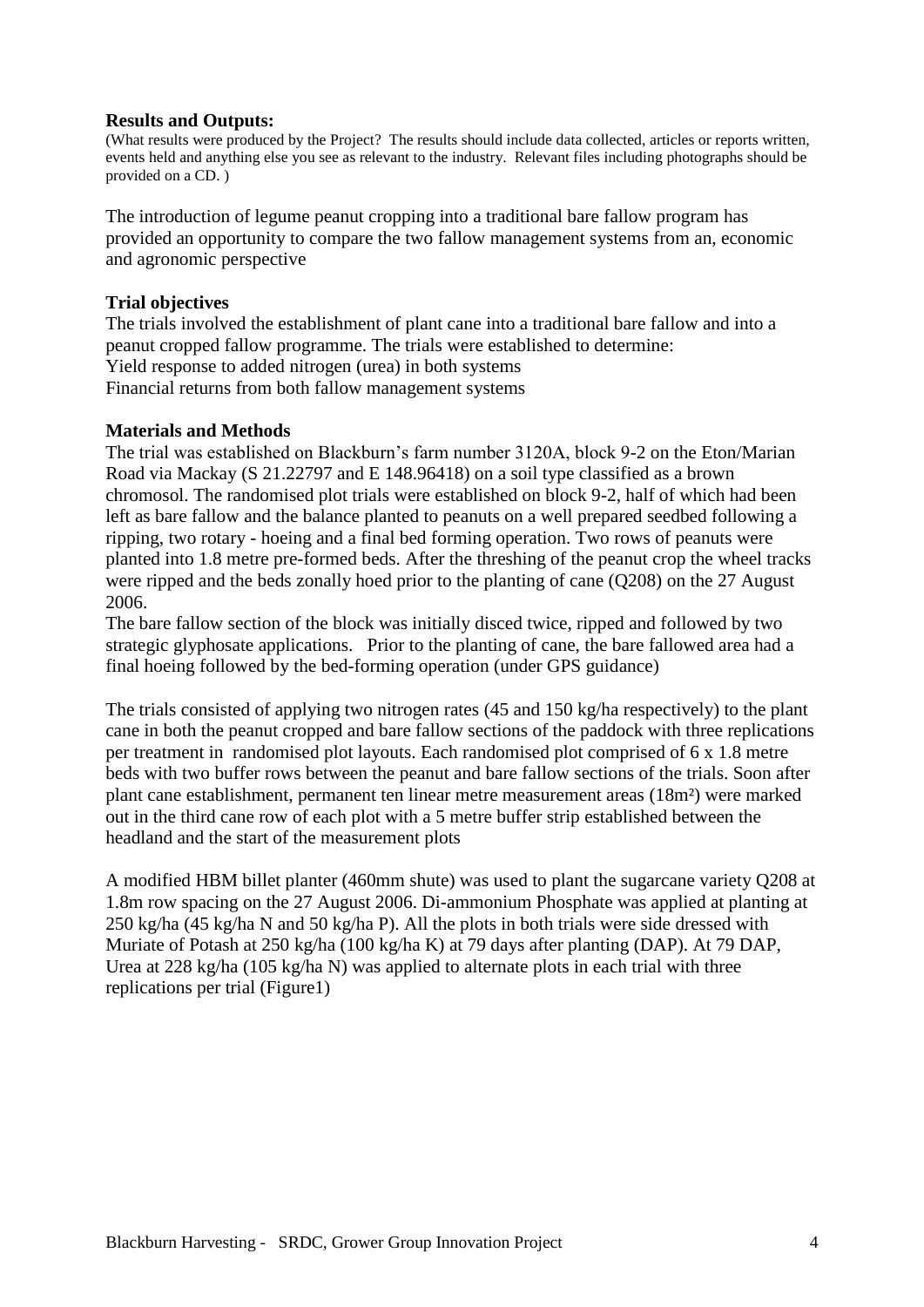

**Figure 1:** layout of peanut and bare fallow trials with treatments applied to subsequent plant cane crop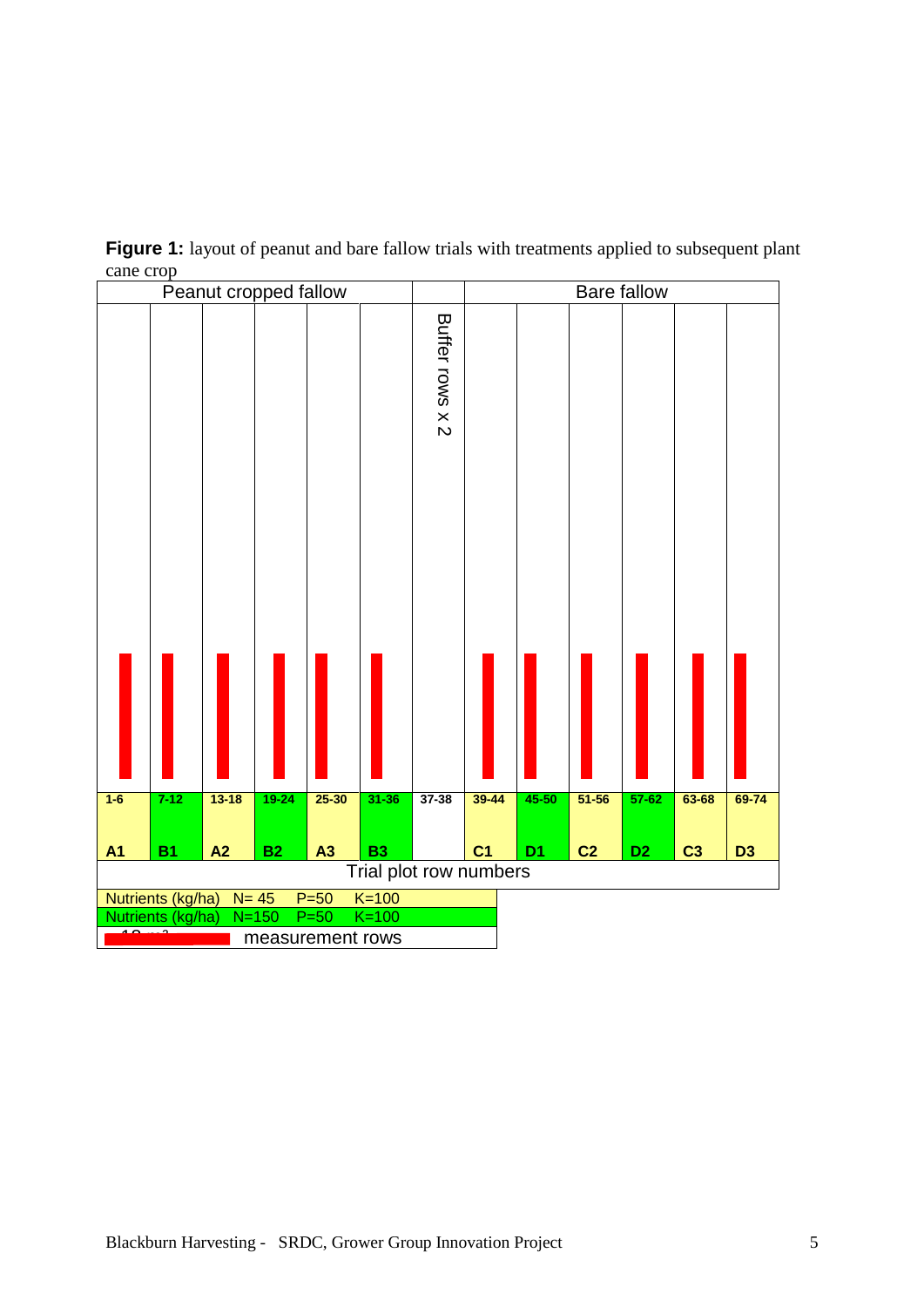The plant cane in both trials was multi-weeded on three occasions with a final hill-up operation at the out of hand stage. Volunteer peanuts were controlled with an application of Starane and Atradex (1.5 L/ha and 1.5kg/ha respectively) with both trials receiving a final residual spray of Stomp and Atradex (2 L/ha and 1.5 kg/ha respectively)

## **Measurements and Data Collection**

Prior to the planting of peanuts an EM (electromagnetic) survey was conducted on the trial block to determine variations in soil properties. Soil analysis (0-250mm) were conducted in both the bare fallow and peanut cropped sections of the block, the composite samples being extracted from the permanent measurement areas established in each of the trial sites

Stalk counts were undertaken at 44,128, 246 and 395 days after planting (DAP) respectively from the permanent measurement areas in each replicate from both trials. Leaf tissue samples were extracted from the permanent measurement areas in each replicate from both trials at 277 DAP following BSES tissue sampling protocols

The trial plots were machine harvested on the 27 September 2007 (427 DAP) using the BSES weigh truck. However, the bare fallow plant cane trial was confined to the harvesting of only two replicates from the 45 and 150 kg/ha nitrogen treatments as the Q208 smut resistant variety planted in the trial was in short supply and was previously harvested for planting material. At 427 DAP, six stalks were randomly selected from the measurement areas in each replicate and stalk diameters measured midway between the cane notches at a height of 90cm.

All variable costs and data from both the peanut cropped and bare fallow trials were entered into the DPI&F developed, Farm Economic Analysis Tool (FEAT) software to generate gross margins for each fallow management system demonstrated in the trials

#### **Results and discussion**

Although both trials were established in the same block the results from each trial (plant cane following a peanut cropped fallow and plant cane following a bare fallow) cannot be directly compared as there was no randomised replication of treatments between the two trials. However the economic returns from plant cane and a peanut cropped fallow will be compared to returns from plant cane and a bare fallow.

# **Soil, plant tissue analysis and EM soil mapping**

The trial block (block 9-2) has had a history of mill mud applications and nutrient inputs on plant cane and ratoons followed traditional BSES recommendations. The patterns from the EM map of the trial block generally indicated higher electrical conductivity (EC) readings in the bare fallowed section of the block relative to the peanut cropped area (Figure 2). Elevated EC readings in EM mapping surveys are generally associated with a higher moisture levels and this is reflected in the soil tests taken in the bare fallow and peanut cropped areas. The bare fallow soil tests displayed higher organic carbon percentages and cation exchange capacity values (Table 1 and Figure 3). The grower acknowledged that the southern section of the trial block (bare fallowed area) has traditionally yielded higher than the northern section of the block (peanut cropped area). Mackay Sugar's satellite yield estimation maps validate the higher yielding southern section of the trial block (Appendix 1)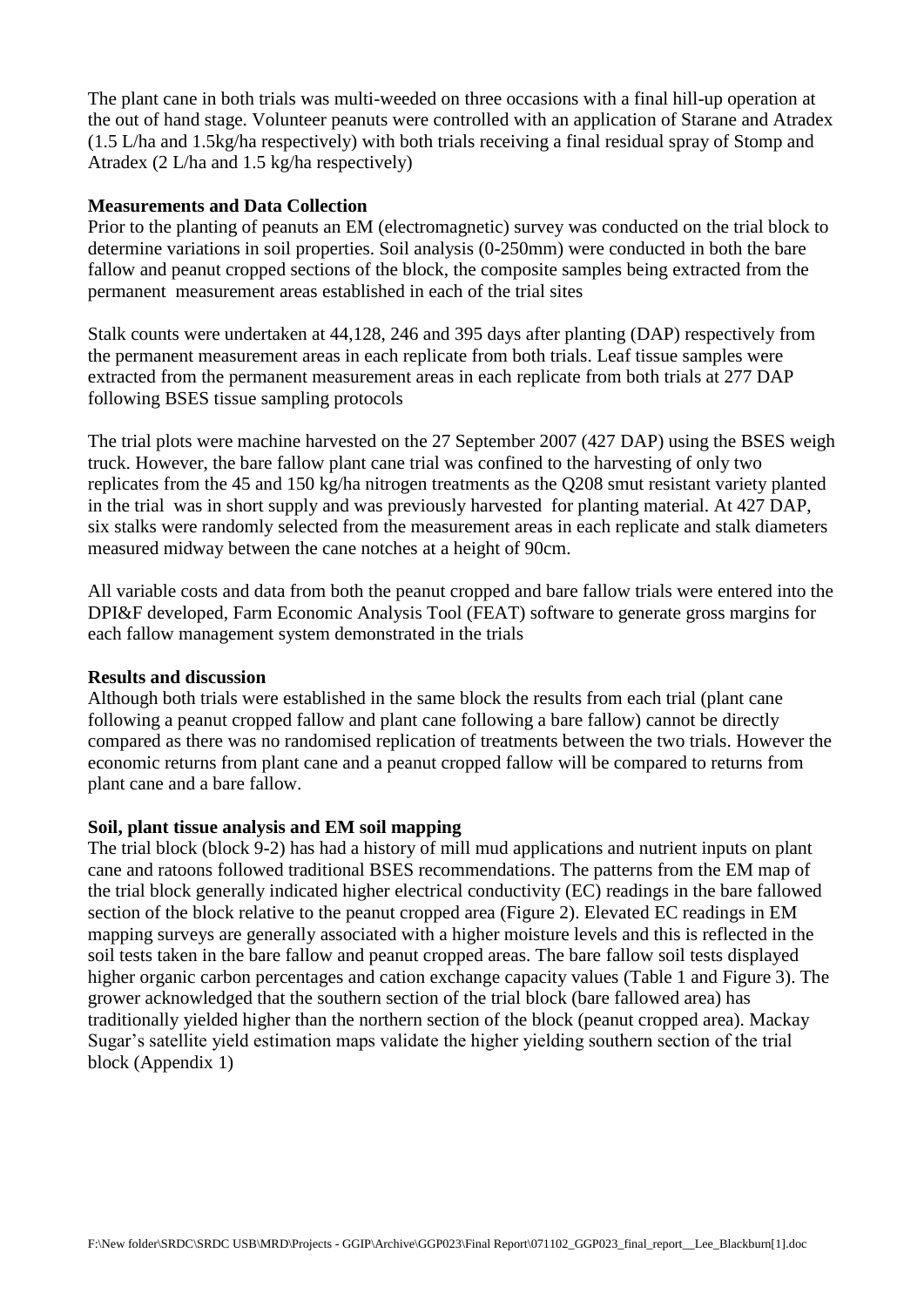**Figure 2**: EM map of block with trial locations; red colouring representing the higher electrical conductivity (EC) values with blue representing the lower EC readings



| Analyte                           | Peanut | Bare   |
|-----------------------------------|--------|--------|
| pH (1:5 Water)                    | 7.10   | 7.10   |
| Organic Carbon %C                 | 0.68   | 0.75   |
| Nitrate Nitrogen mg/kg            | 18.00  | 19.00  |
| Sulfate Sulfur (MCP) mg/kg        | 3.90   | 3.90   |
| Phosphorus (BSES) mg/kg           | 120.00 | 170.00 |
| Phosphorus Buffer Index           | 33     | 50     |
| Potassium (Amm-acet.) meg/100g    | 0.15   | 0.20   |
| Calcium (Amm-acet.) meq/100g      | 4.70   | 6.00   |
| Magnesium (Amm-acet.) meq/100g    | 2.10   | 3.00   |
| Sodium (Amm-acet.)                | 0.17   | 0.27   |
| Chloride mg/kg                    | 36.00  | 42.00  |
| Elect. Conductivity dS/m          | 0.10   | 0.10   |
| Copper (DTPA) mg/kg               | 0.76   | 1.20   |
| Zinc (DTPA) mg/kg                 | 0.76   | 1.60   |
| Manganese (DTPA) mg/kg            | 6.1    | 9.7    |
| Iron (DTPA) mg/kg                 | 42.00  | 42.00  |
| Zinc (BSES-HCl Zn)                | 2.90   | 3.90   |
| Potassium (BSES-Nitric K) meq/100 | 0.97   | 1.30   |
| Cation Exch. Cap. meq/100g        | 7.12   | 9.47   |
| Calcium/Magnesium ratio           | 2.20   | 2.00   |
| Sodium % of cations (ESP)         | 2.4    | 2.90   |
| Elec. Cond. (Sat. Ext.) dS/m      | 0.80   | 0.80   |
| Silicon(BSES) mg/kg               | 46.00  | 58.00  |

**Table 1:** Soil test results from bare fallow and peanut cropped areas of the trial

F:\New folder\SRDC\SRDC USB\MRD\Projects - GGIP\Archive\GGP023\Final Report\071102\_GGP023\_final\_report\_\_Lee\_Blackburn[1].doc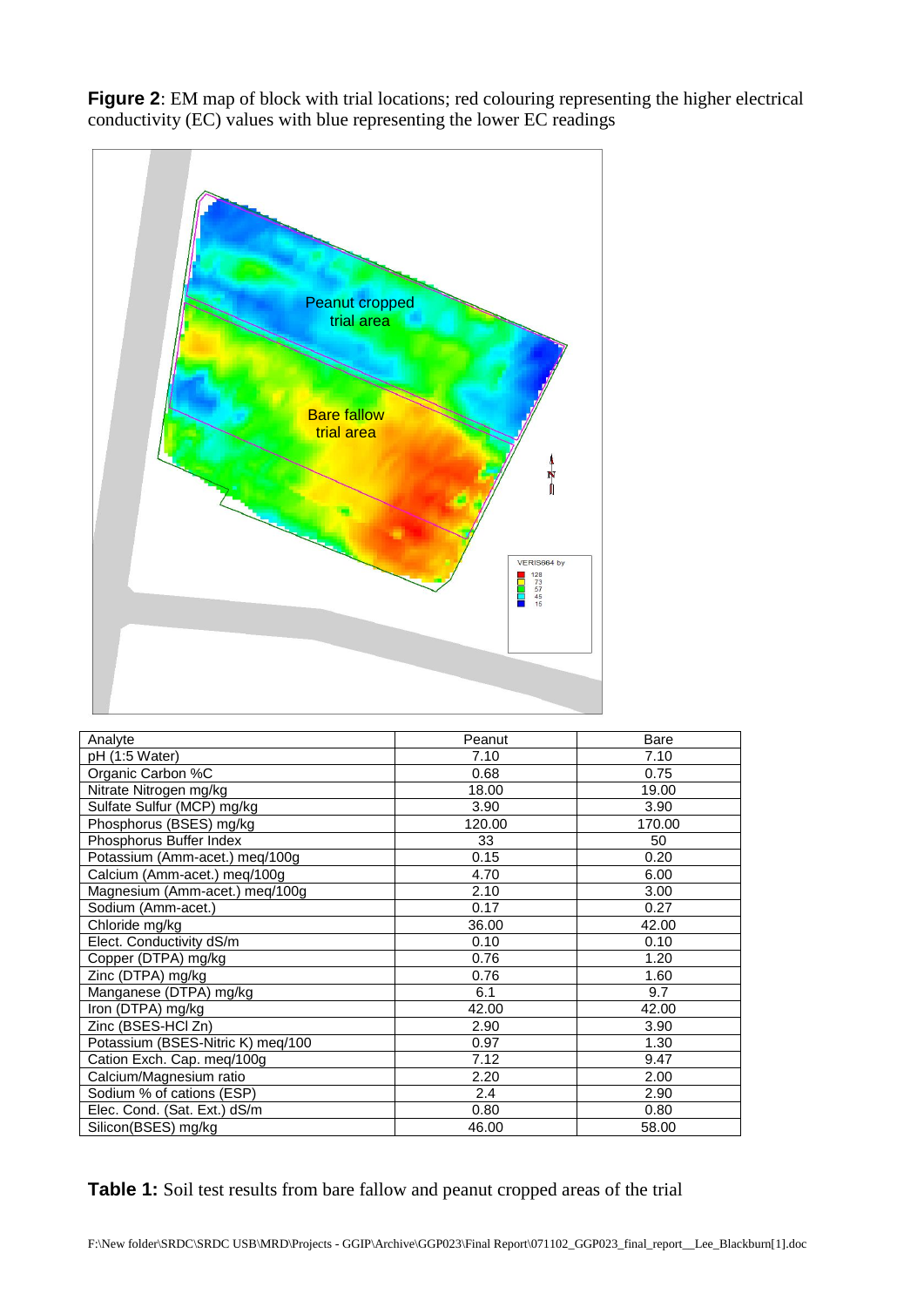

**Figure 3:** Variations in organic carbon percentages, calcium, cation exchange capacity and nitrate nitrogen values between the two trial areas

Leaf tissue analysis taken in the permanent measure rows (277 DAP) in both trials indicated no nutrient deficiencies with all values in excess of the critical levels set for each nutrient (Table 2). In both trials nitrogen percentages were marginally higher in the 150kg/ha N treatments.

| <b>Peanut</b>      | N<br>%dm | Сa<br>%dm | Mg<br>%dm | P<br>%dm | K<br>%dm | S<br>%dm | Cu<br>mg/kg<br>dm | Zn<br>mg/kg<br>dm | Fe<br>mg/kg<br>dm | Mn<br>mg/kg<br>dm | C<br>$%$ dm |
|--------------------|----------|-----------|-----------|----------|----------|----------|-------------------|-------------------|-------------------|-------------------|-------------|
| 45 kg/ha N         | 2.17     | 0.415     | 0.309     | 0.432    | 1.632    | 0.205    | 5.8               | 23.7              | 70                | 29                | 46.1        |
| 150 kg/ha N        | 2.20     | 0.358     | 0.302     | 0.417    | 1.908    | 0.216    | 5.8               | 22.9              | 67                | 29                | 46.5        |
| <b>Bare fallow</b> |          |           |           |          |          |          |                   |                   |                   |                   |             |
| 45 kg/ha N         | 2.04     | 0.325     | 0.255     | 0.419    | 1.923    | 0.191    | 5.9               | 23.7              | 65                | 31                | 46.2        |
| 150 kg/ha N        | 2.07     | 0.300     | 0.249     | 0.409    | 1.960    | 0.197    | 5.4               | 22.3              | 62                | 31                | 46.2        |
| <b>Critical</b>    |          |           |           |          |          |          |                   |                   |                   |                   |             |
| values             | 1.80     | 0.200     | 0.080     | 0.190    | 1.100    | 0.130    | 2.0               | 10.0              |                   | 15                |             |

**Table 2:** Leaf tissue analysis values for plant cane following the peanut cropped fallow and bare fallow

# **Stalk count dynamics**

In both trials plant cane stalk numbers peaked at approximately 4 months and then declined (Figures 3 a-b). Stalks per square metre at the final count (395 DAP) were not significantly different in both trials and were in the order of 12.3 and 13.5 at the respective nitrogen rates of 45 and 150 kg/ha in the peanut cropped trial and 12.4 and 13.3 stalks/m² respectively in the bare fallowed plant cane (Table 3)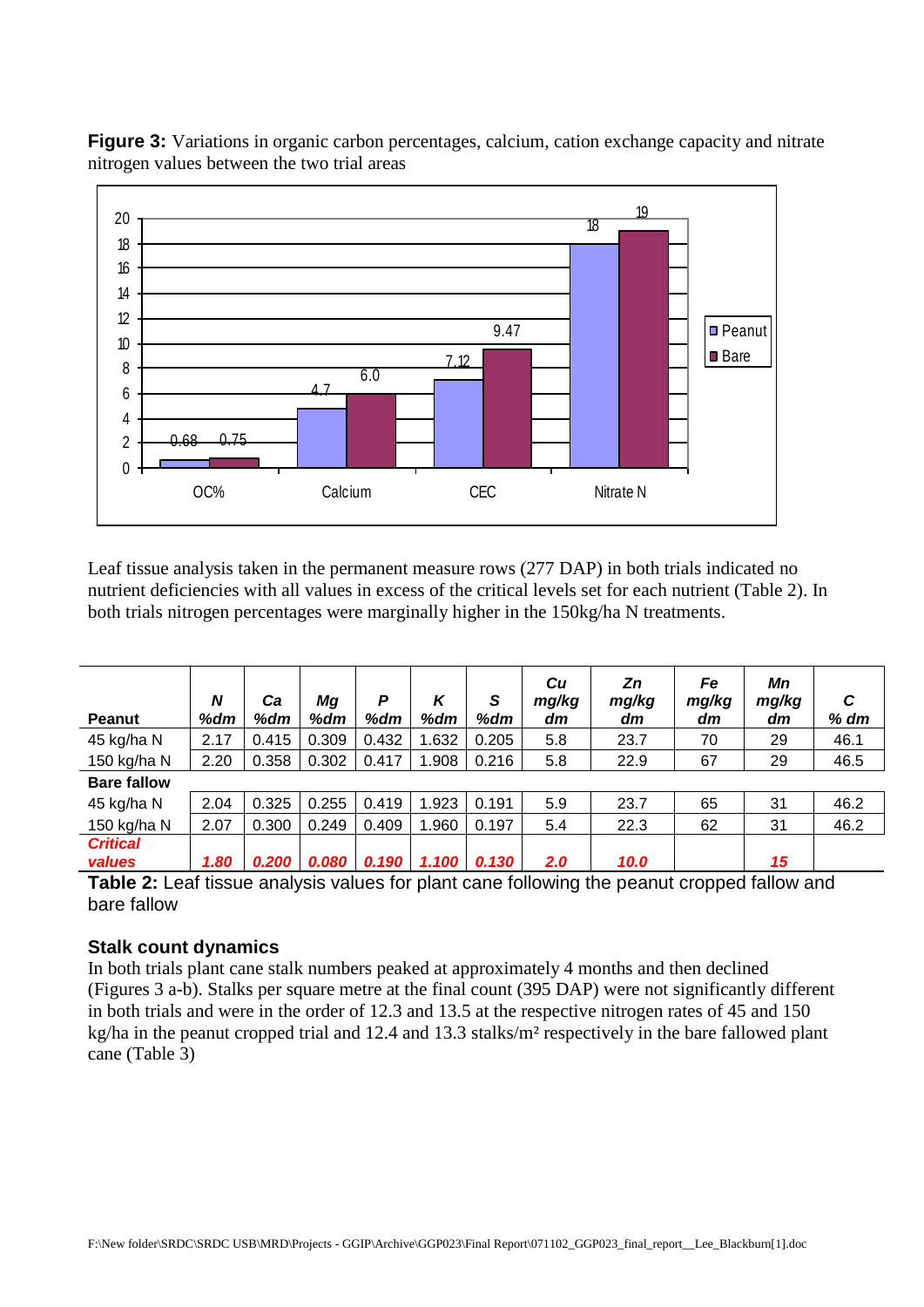**Figure 3a:** Stalks per hectare in plant cane following a peanut fallow at two nitrogen rates (45 and 150 kgs/ha)



**Figure3b**: Stalks per hectare in plant cane following a bare fallow at two nitrogen rates (45 and 150 kgs/ha)



| Nitrogen treatments<br>(kg/ha nitrogen) | Average stalk count/m <sup>2</sup> |                                      |      |         |  |  |  |  |  |
|-----------------------------------------|------------------------------------|--------------------------------------|------|---------|--|--|--|--|--|
| <b>Peanut</b>                           | 44 DAP                             | 246 DAP<br><b>128 DAP</b><br>395 DAP |      |         |  |  |  |  |  |
| 45                                      | 5.9                                | 16.7                                 | 12.7 | 12.3    |  |  |  |  |  |
| 150                                     | 5.6                                | 16.9                                 | 13.7 | 13.5    |  |  |  |  |  |
| <b>Bare fallow</b>                      |                                    |                                      |      |         |  |  |  |  |  |
| 45                                      | 5.4                                | 16.4                                 | 13.1 | 12.4    |  |  |  |  |  |
| 150                                     | 6.1                                | 18.7                                 | 13.2 | $*13.2$ |  |  |  |  |  |

*Based on two replications*

**Table 3:** Average stalk counts over time in plant cane following the and peanut cropped fallow and a bare fallow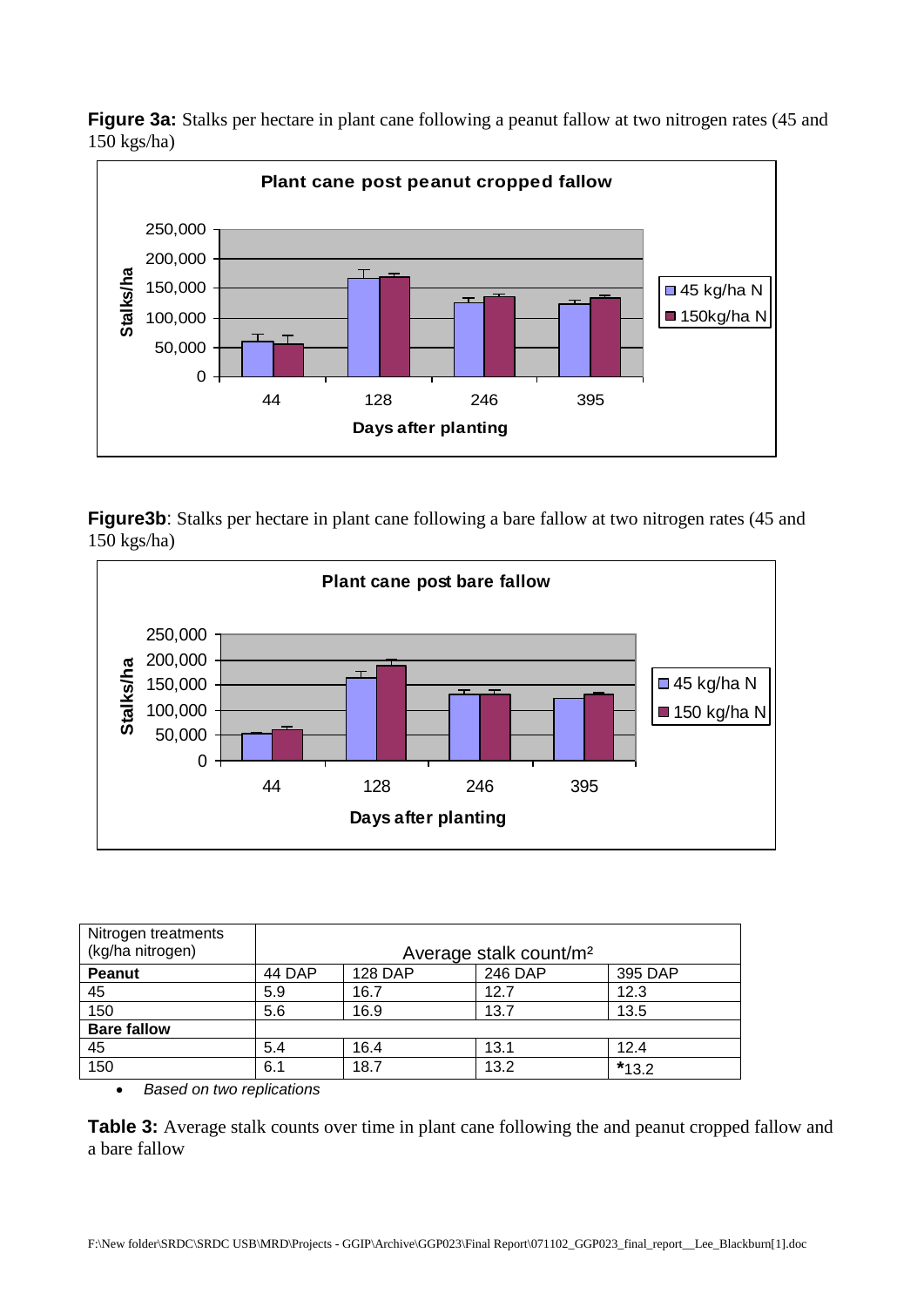# **Machine harvest- Cane Yield, CCS and Sugar Yield**

Both trial plots were machine harvested on the 27/09/2007 utilising the BSES weigh truck (Figure 4).

**Figure 4:** Blackburn Harvesting with the BSES weigh truck cutting the trial plots



In the peanut cropped fallow trial, tonnes of cane per hectare (TCH), CCS and tonnes of sugar (TCH) values were all higher in the 150 kg/ha N treatments. However statistically there were no significant differences in TCH, CCS or TSH between the two nitrogen treatments. Similarly there were no significant differences in TCH or TSH in the bare fallow trial, but the 45 kg/ha nitrogen rate produced a significantly higher CCS (*p=0.039*) than the 150kg/ha nitrogen treatment (Table 4 and Figure 5). However this result was based on two replicates (the third replicate of the two treatments was harvested for smut resistant planting material)

| Nitrogen treatments<br>(kg/ha nitrogen) | Replicate averages                                  |                   |             |  |  |  |  |  |  |
|-----------------------------------------|-----------------------------------------------------|-------------------|-------------|--|--|--|--|--|--|
| <b>Peanut cropped</b>                   | TCH                                                 | <b>CCS</b>        | TSH         |  |  |  |  |  |  |
| 45                                      | 134                                                 | 16.69             | 22.69       |  |  |  |  |  |  |
| 150                                     | 144.7                                               | 16.82             | 24.35       |  |  |  |  |  |  |
| Significance                            | $nsd p=0.774$<br>$nsd p = 0.259$<br>$nsd p = 0.123$ |                   |             |  |  |  |  |  |  |
| <b>Bare fallow</b>                      |                                                     |                   |             |  |  |  |  |  |  |
| 45                                      | 142.6                                               | $*17.19$          | 24.75       |  |  |  |  |  |  |
| 150                                     | 142.8                                               | 16.46             | 23.52       |  |  |  |  |  |  |
| Significance                            | $nsd p = 0.314$                                     | $\star_{p=0.039}$ | nsd p=0.164 |  |  |  |  |  |  |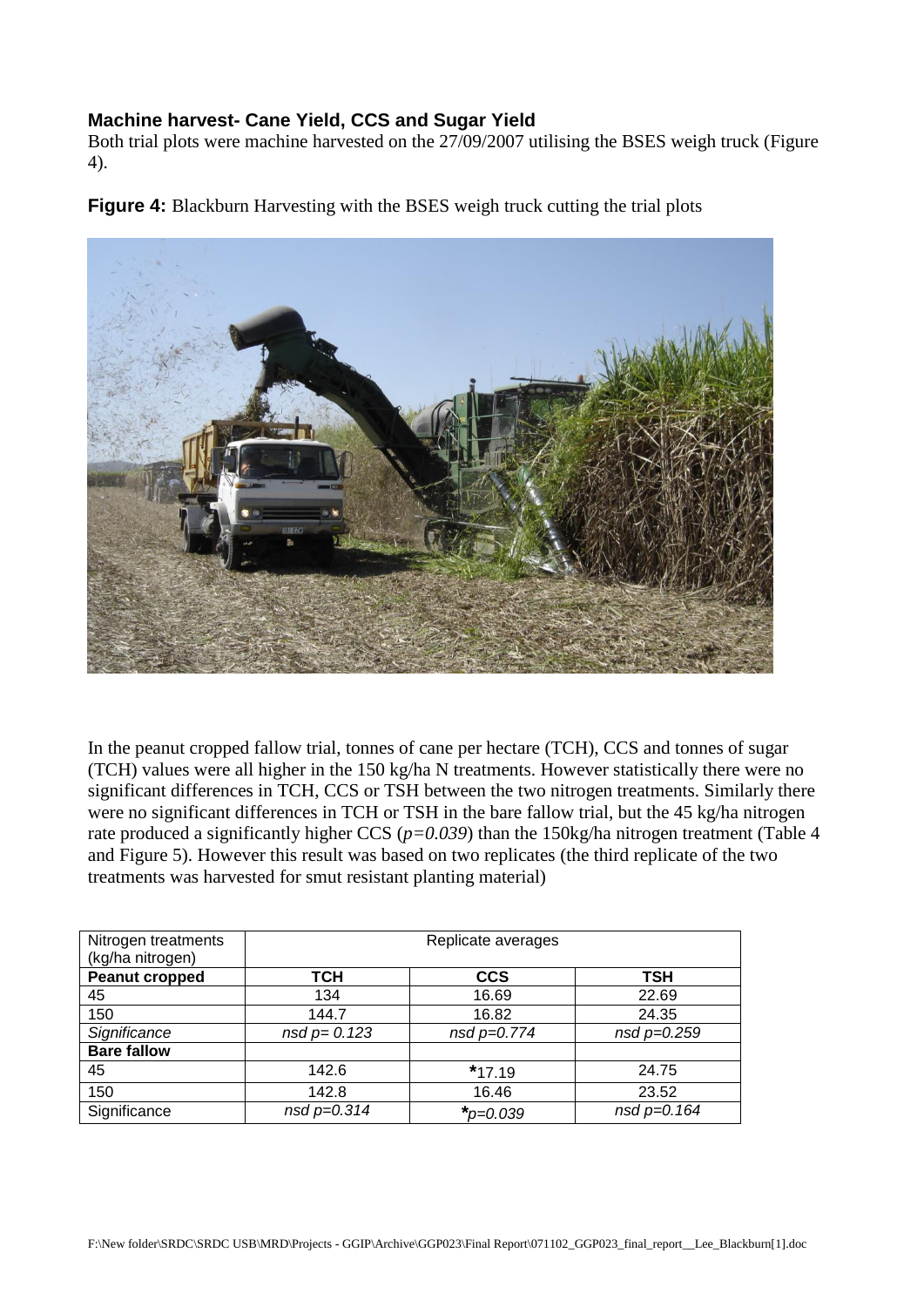**Table 4:** Plant cane yield (TCH), CCS (%) and sugar yield (TSH) for two nitrogen rates in a peanut cropped and bare fallow management system



**Figure 5:** Graphic representation of plant cane yield (TCH), CCS (%) and sugar yield (TSH) for two nitrogen rates in a peanut cropped and bare fallow management options

# **Stalk widths at harvest**

Six stalks were randomly selected from the permanent measurement areas in each replicate and from both trials (plant cane following peanut and bare fallow systems); callipers were used to measure stalk widths between notches at height of 90 cm. Although average stalk widths were greater in the 150 kg/ha nitrogen treatments in both trials, statistically there was no significant difference in stalk widths in either of the trials (Figure 6)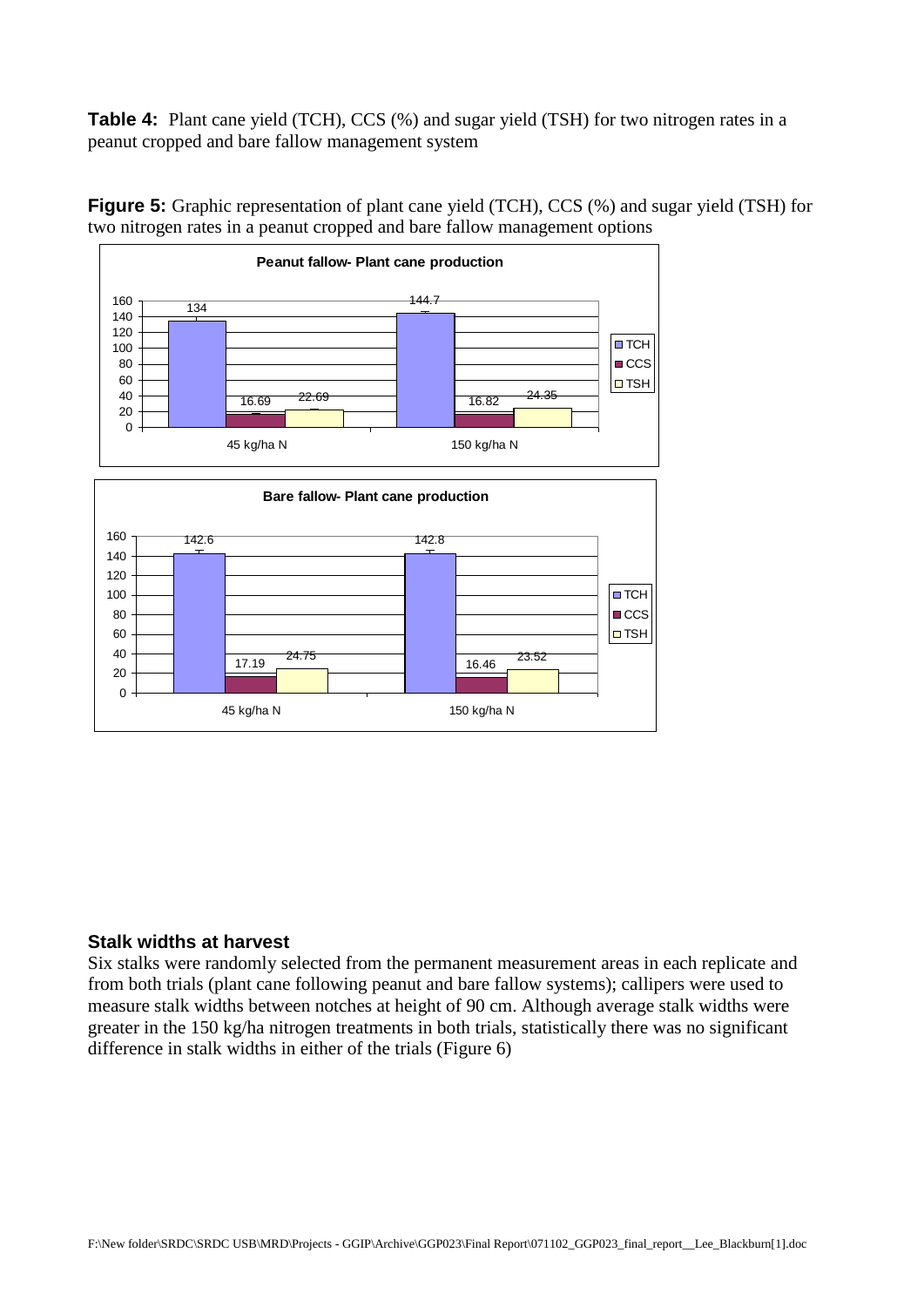

**Figure 6:** Graphic representation of average plant cane stalk widths by treatment (45 and 150) kg/ha nitrogen) in both peanut and bare fallow management systems

# **Economic analysis of peanut and bare fallow management systems**

Economic evaluation based on the trial results have been confined to a gross margin analysis of the peanut cropped fallow management system and a tabulation of the costs associated with management of the bare fallow (Table 5). Gross margins were not calculated for plant cane crops grown after the respective fallow management systems as there was no significant yield responses to the nitrogen treatments (45 and 150 kgs/ha) in either of the trials. However, in the case of fallow peanut cropping the additional expenses associated with the extra workings and herbicide costs necessary for the planting of cane and management of weeds was considered in the peanut gross margin (Tables 6 and 7)

| <b>VARIABLE COSTS (\$/ha)</b>  |                   | <b>GST</b><br>exclusive |                 |      |                         |         |         |          |
|--------------------------------|-------------------|-------------------------|-----------------|------|-------------------------|---------|---------|----------|
| <b>Machinery Ops (F.O.R.M)</b> |                   |                         | <b>Ops</b>      |      | <b>Price</b><br>\$/unit |         | \$/ha   |          |
| <b>Disc</b>                    |                   |                         | $\overline{2}$  |      | \$20.99                 | /ha     | \$41.98 |          |
|                                | <b>Ripping</b>    |                         |                 | 1    |                         | \$26.79 | /ha     | \$26.79  |
| <b>Rotary Hoe</b>              |                   |                         |                 | 1    |                         | \$56.09 | /ha     | \$56.09  |
| <b>Bedform</b>                 |                   |                         |                 | 1    |                         | \$19.58 | /ha     | \$19.58  |
|                                |                   |                         |                 |      |                         |         |         | \$144.44 |
| <b>Weed control</b>            |                   | App(s)                  |                 | Rate |                         |         |         |          |
|                                | <b>Glyphosate</b> | 3                       | $^{\copyright}$ | 4.00 | $Lt$ $@$                | \$8.50  | /Lt     | \$102.00 |
|                                | <b>Boomsprays</b> | 3                       | @               |      |                         | \$3.24  | /ha     | \$9.72   |
|                                |                   |                         |                 |      |                         |         |         | \$111.72 |
| <b>TOTAL</b>                   |                   |                         |                 |      |                         |         |         |          |

**EXPENSES \$256.16** 

**Table 5:** Expenses related to the management of the bare fallow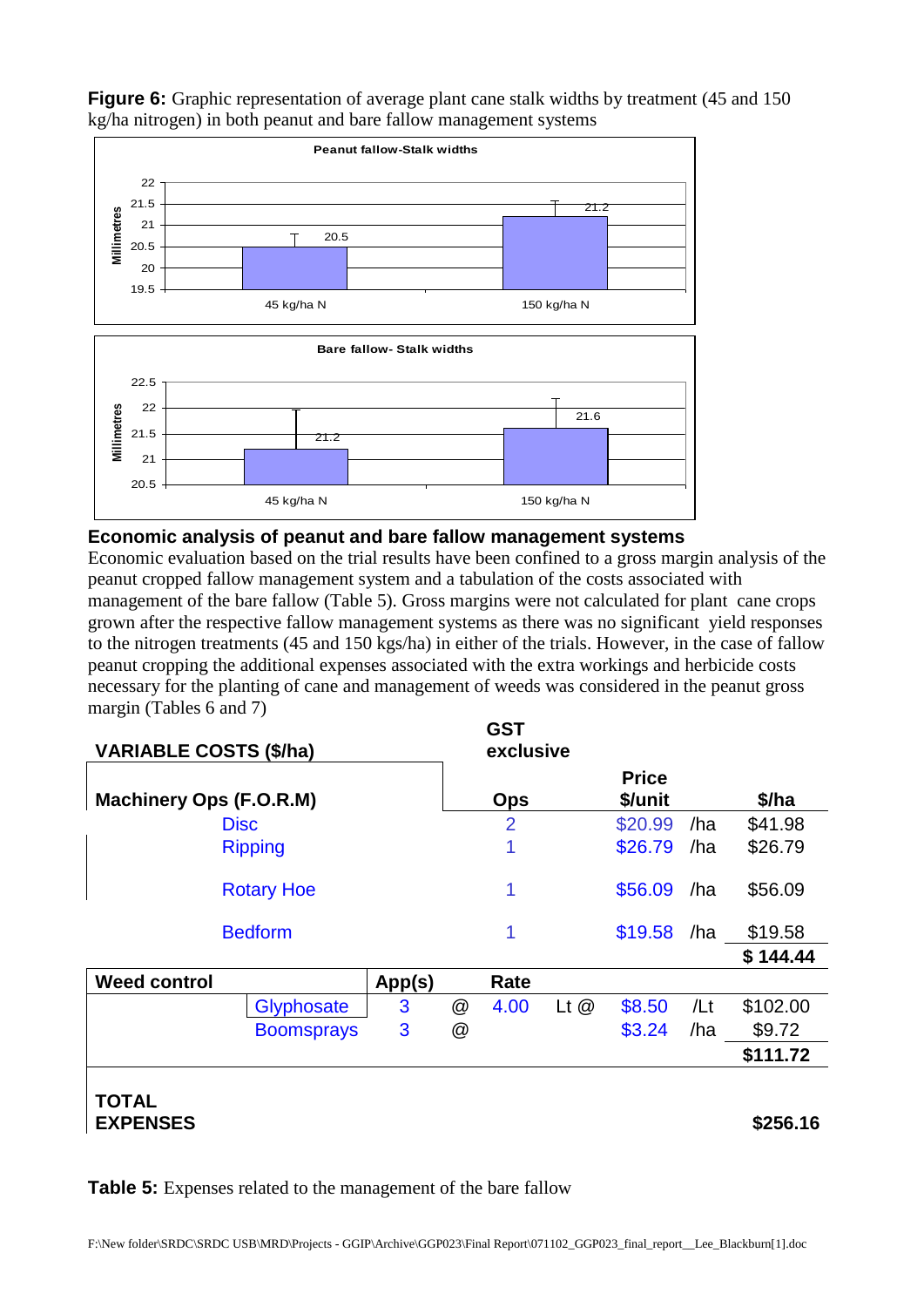|                                                                                                         |                |                            | <b>GST exclusive</b> |                |                      |                  |                          |
|---------------------------------------------------------------------------------------------------------|----------------|----------------------------|----------------------|----------------|----------------------|------------------|--------------------------|
| <b>INCOME</b>                                                                                           |                |                            |                      |                |                      |                  | <b>PER HA</b>            |
| <b>Market Price</b>                                                                                     |                |                            |                      |                | \$820.00             | /tonne           |                          |
| less: Freight                                                                                           |                |                            |                      |                | \$100.00             | /tonne           |                          |
| ON-FARM PRICE (clean & dry)                                                                             |                |                            |                      |                | \$720.00             | /tonne<br>t/ha   |                          |
| YIELD (uncleaned)<br><b>PAYMENT YIELD</b>                                                               |                |                            |                      |                | 5.00<br>4.40         | t/ha             |                          |
| <b>GROSS INCOME / ha</b>                                                                                |                |                            |                      |                |                      |                  | \$3,168.00               |
|                                                                                                         |                |                            |                      |                |                      |                  |                          |
| <b>VARIABLE COSTS (\$/ha)</b>                                                                           |                |                            |                      |                | Price                |                  |                          |
| <b>Machinery Operations (F.O.R.M)</b>                                                                   |                |                            | <b>Appins</b>        |                | \$/unit              |                  |                          |
| <b>Ripping</b><br><b>Rotary Hoe</b>                                                                     |                |                            | 1<br>2               |                | \$26.79<br>\$56.09   | /ha<br>/ha       | \$26.79<br>\$112.18      |
| <b>Bedform</b>                                                                                          |                |                            | 1                    |                | \$<br>19.58          | /ha              | \$19.58                  |
| Additional land prep for plant cane post threshing                                                      |                |                            |                      |                |                      |                  | \$<br>158.55             |
| <b>Ripping</b>                                                                                          |                |                            | 1                    |                | \$<br>26.79          | /ha              | \$26.79                  |
| <b>Zonal hoe</b>                                                                                        |                |                            |                      |                | \$<br>56.09          | /ha              | \$56.09                  |
| Planting                                                                                                |                |                            |                      |                |                      |                  | \$82.88                  |
| <b>Seed</b>                                                                                             |                |                            | 133                  | kg             | \$2.27               | /kg              | \$301.91                 |
| <b>Planter</b>                                                                                          |                |                            | 1                    | ha @           | \$68.00              | /ha              | \$5.00                   |
| Freight in                                                                                              |                |                            | 1                    | @              | \$7.52               |                  | \$7.52                   |
|                                                                                                         |                |                            |                      |                |                      |                  | \$377.43                 |
| <b>Fertilizer</b>                                                                                       |                |                            | Rate/ha<br>110.00    |                |                      |                  |                          |
| <b>MPO</b><br>Gypsum                                                                                    |                |                            | 1000.00              | kg/ha<br>kg/ha | \$431.00<br>\$130.00 | /tonne<br>/tonne | \$47.41<br>\$130.00      |
| Spreader                                                                                                |                |                            | 1                    | @              | 19.45                | /ha              | \$19.45                  |
| Soil test                                                                                               |                |                            | 1                    | @              | \$<br>60.00          | /ha              | \$60.00                  |
|                                                                                                         |                |                            |                      |                |                      |                  | \$256.86                 |
| Herbicide                                                                                               | <b>Appins</b>  |                            | Rate/ha              |                |                      |                  |                          |
| <b>Mag Sulfate</b><br><b>Flame</b>                                                                      | 3<br>1         | @<br>@                     | 1.00<br>0.40         | kg<br>Lt       | \$1.40<br>\$131.00   | /kg<br>$/$ Lt    | \$4.20<br>\$52.40        |
| Wetter                                                                                                  | 1              | $^{\circledR}$             | 1.00                 | Lt             | \$5.60               | $/$ Lt           | \$5.60                   |
| Sod moly                                                                                                | 1              | $^{\copyright}$            | 0.20                 | Lt             | \$18.00              | /Lt              | \$3.60                   |
| <b>Man Sulfate</b>                                                                                      | 3              | $^{\circledR}$             | 1.00                 | kg             | \$1.37               | /kg              | \$4.11                   |
| <b>Solubor</b>                                                                                          | 1              | $^{\copyright}$            | 5.00                 | kg             | \$4.00               | /kg              | \$20.00                  |
| <b>Copper Sulfate</b>                                                                                   | 3              | $^{\copyright}$            | 1.00                 | kg             | \$1.80               | /kg              | \$5.40                   |
| <b>Zinc Sulfate</b>                                                                                     | 6<br>5         | $^{\copyright}$<br>@       | 1.00                 | kg             | \$0.71               | /kg              | \$4.26                   |
| <b>Boomsprays</b>                                                                                       |                |                            |                      |                | \$3.24               | /ha              | \$16.20<br>\$115.77      |
| Additional herbicide required for plant cane due to peanut fallow cropping                              |                |                            |                      |                |                      |                  |                          |
| Glyphosate                                                                                              | 1              | $\circleda$                | 4.00                 | Lt             | \$<br>8.50           | /Lt              | \$34.00                  |
| <b>Atradex</b>                                                                                          | $\mathcal I$   | @                          | 1.50                 | kg             | \$<br>9.80           | /kg              | \$14.70                  |
| <b>Starane</b>                                                                                          | 1              | @                          | 1.50                 | Lt             | \$<br>21.65          | /Lt              | \$32.48                  |
| <b>Boomsprays</b>                                                                                       | $\overline{2}$ | @                          |                      |                | \$3.24               | /ha              | \$9.72<br>\$90.90        |
| Disease control                                                                                         |                |                            |                      |                |                      |                  |                          |
| Bravo (fungicide)                                                                                       | 7              | @                          | 1.2                  | Lt             | \$22.80              | /Lt              | \$191.52                 |
| Alto                                                                                                    | 1              | $^\text{\textregistered}$  | 0.4                  |                | \$134.00             | /Lt              | \$53.60                  |
| <b>Boomsprays</b>                                                                                       | 8              | @                          |                      |                | \$3.24               | /ha              | \$25.92<br>\$271.04      |
| <b>Irrigation</b>                                                                                       |                |                            |                      |                |                      |                  |                          |
| <b>Water Part B</b>                                                                                     |                |                            | 1.00                 | ML             | \$47.43              | /ML              | \$47.43                  |
| TOTAL GROWING EXPENSES - \$277.88/tonne                                                                 |                |                            |                      |                |                      |                  | \$1,227.08               |
|                                                                                                         |                |                            |                      |                |                      |                  |                          |
| Harvesting:                                                                                             |                |                            |                      |                |                      |                  |                          |
| Pull and rake<br><b>Peanut threshing</b>                                                                |                | $\circleda$<br>$\circleda$ |                      |                | \$50.00              | /ha<br>/tonne    | \$50.00<br>\$401.50      |
| Cleaning/drying                                                                                         |                | $\circleda$                |                      |                | \$80.30<br>\$20.00   | /tonne           | \$100.00                 |
| Consultancy                                                                                             |                | @                          |                      |                | \$68.00              | /ha              | \$68.00                  |
| TOTAL HARVESTING EXPENSES @ 4.40 tonnes/ha                                                              |                | \$619.50                   |                      |                |                      |                  |                          |
|                                                                                                         |                |                            |                      |                |                      |                  |                          |
| TOTAL VARIABLE EXPENSES - \$419.68/tonne                                                                | \$1,847.00     |                            |                      |                |                      |                  |                          |
| Additional plant cane costs associated with peanut fallow cropping                                      |                |                            |                      |                |                      |                  | \$173.78                 |
| <b>GROSS MARGIN / ha</b><br>Adjusted gross margin with additional costs associated with peanut cropping |                |                            |                      |                |                      |                  | \$1,321.00<br>\$1,147.22 |
|                                                                                                         |                |                            |                      |                |                      |                  |                          |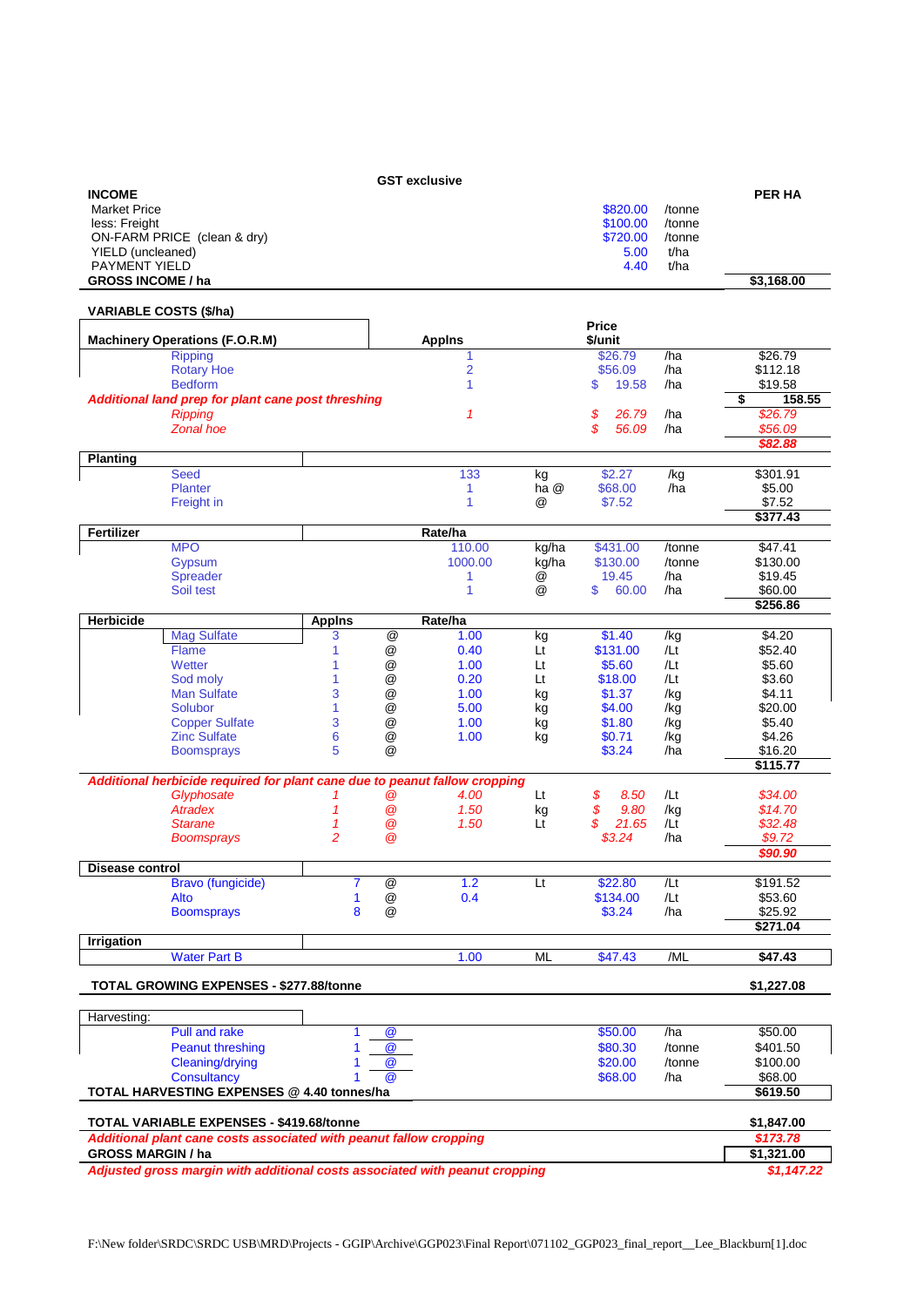Table 6: Variable costs and gross margin analysis of the peanut cropped fallow including additional plant cane costs associated with peanut cropping within a cane production system

| <b>Fallow management</b><br>svstem | Growing<br>costs/ha | Harvesting<br>costs/ha | Total<br>variable<br>costs/ha | Gross<br>margin | <b>Extra costs</b><br>accrued to<br>plant cane | <b>Revised</b><br>aross<br>margin |
|------------------------------------|---------------------|------------------------|-------------------------------|-----------------|------------------------------------------------|-----------------------------------|
| Peanuts (4.4 ton/ha)               | \$1,227.08          | \$619.50               | \$1.846.58                    | \$1.321.42      | \$173.78                                       | \$1.147.22                        |
| <b>Bare</b>                        | Nil                 | Nil                    | \$256.16                      | $-$ \$256.16    | Nil                                            | Nil                               |

**Table 7:** Variable costs and gross margins associated with peanut production and the management of a bare fallow

# **Conclusion**

The absence of plant cane yield response to the nitrogen treatments (45 and 150/kg/ha) following the peanut and bare fallow management systems may be attributed to the trial block's history of mill mud application and a traditionally generous nitrogen application regime on previous plant and ratoon crops. The results of the soil and leaf tissue analysis confirmed the high residual levels of macronutrients in the trial block

The trial results indicate that nitrogen rates on plant cane may be significantly reduced in certain soil types especially those with a long history of mill mud applications. However, verification should be sought through soil and plant tissue analysis. Further nitrogen trials in plant cane following peanut cropped cane fallows may be required to determine nitrogen requirements in a range of soil types. This may be of particular importance in the more sandy soil types ideally suited to peanut production

Good record keeping of input costs and yield data has enabled the determination of accurate gross margins and confirms the ability of a well grown fallow peanut crop to improve cash flow in a cane production system

# **Intellectual Property and Confidentiality:**

(If there is any protected Project Technology, eg information that has been kept confidential, such as equipment specifications, patentable knowledge please outline. Is there anything in this report that should be treated as confidential, and if so under what circumstances?)

Nil

# **Capacity Building:**

(How has the Group's capacity to conduct R&D and implement better farming systems been enhance?)

The Blackburn group has determined that an increased understanding in trial design data collection was achieved. They have also developed better understanding of collecting information from an economics perspective to determine if a gross margin is achievable which has allowed for better decision making within their business. The project has enabled the group to understand the impact of the rotational crops such as peanuts and the benefits to the following cane crops.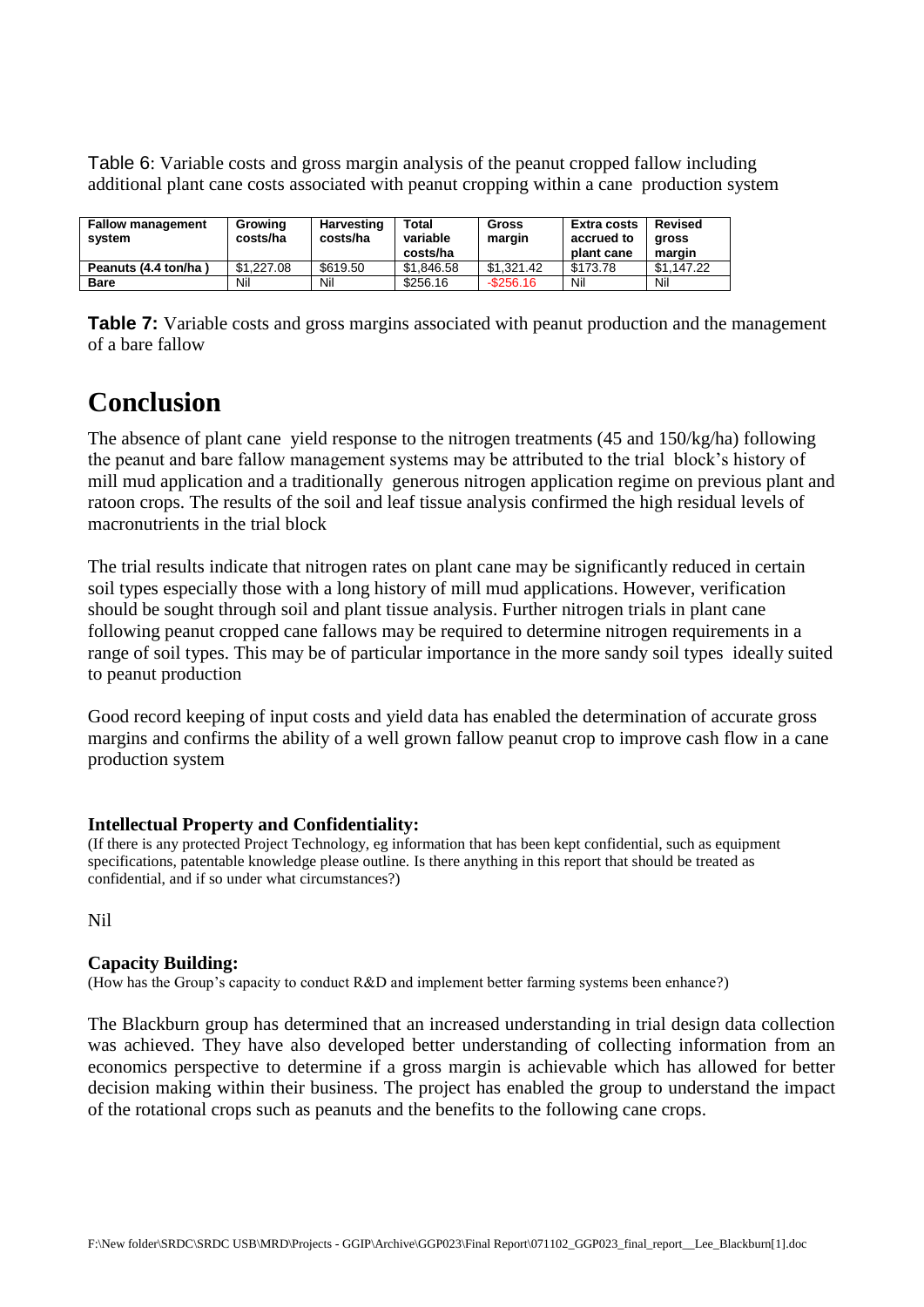#### **Outcomes:**

(What benefits have been achieved or are expected from the project, and what more has to happen to get the full benefit from the project? How do the expected benefits compare with those predicted at the start of the project, as outlined in the Application?)

The different layers of information collected has allow for increased understanding to better manage at the block level the nutrient requirements.

The Blackburn group has adopted block specific management to increase gross margins as well as the adoption into a controlled traffic farming system.

Clear understanding of the advantages of precision agriculture and the practical benefits of utilising the technology

#### **Environmental Impact:**

(Outline any adverse or beneficial environmental impacts of conducting the Project and/or implementing its findings)

The main environmental benefit of this project is the ability to manage to nutrient application to the crop requirements while maintaining yield. All the benefits of a controlled traffic system has been achieved, minimising soil disturbance, compaction , reduced traffic and increase soil biology.

#### **Communication and Adoption of Outputs:**

(Outline any communication activities that have been conducted and any that are planned. How has SRDC been acknowledged or involved? Have any lessons from the project been applied by members of the Group, or others?)

#### Communication strategy

On the 24 April a information bus trip with 54 growers look at the trial site and a discussion on the trail was conducted. They were also able to have a look at our rotational crop of peanuts which was ready for harvesting on the next block which was planted on guidance.

Information field day was conducted at Gerry Deguara's farm with 27 attending. The final yield results and trail data was presented.

A presentation was delivered at the GIVE DAY in Mackay on the 27-28 February. 284 growers and industry people attended.

A bus trip after the give day was held which 26 people attended they look at trail results and also had a look at our farm system which includes peanut trails of the latest varieties. John Hughes (Future Cane) gave a presentation at a Industry Trail Information day on the 22 of January held in Mackay were industry bodies attended.

#### **Recommendations:**

(What recommendations would you make as a result of the project, including suggestions for further research and development?)

Precision agriculture offers a wide range of benefits to the Australian sugar industry and environment credentials will be achieved, supporting research in this area will deliver benefits, it is the group's recommendation that further research is conducted within site specific management.